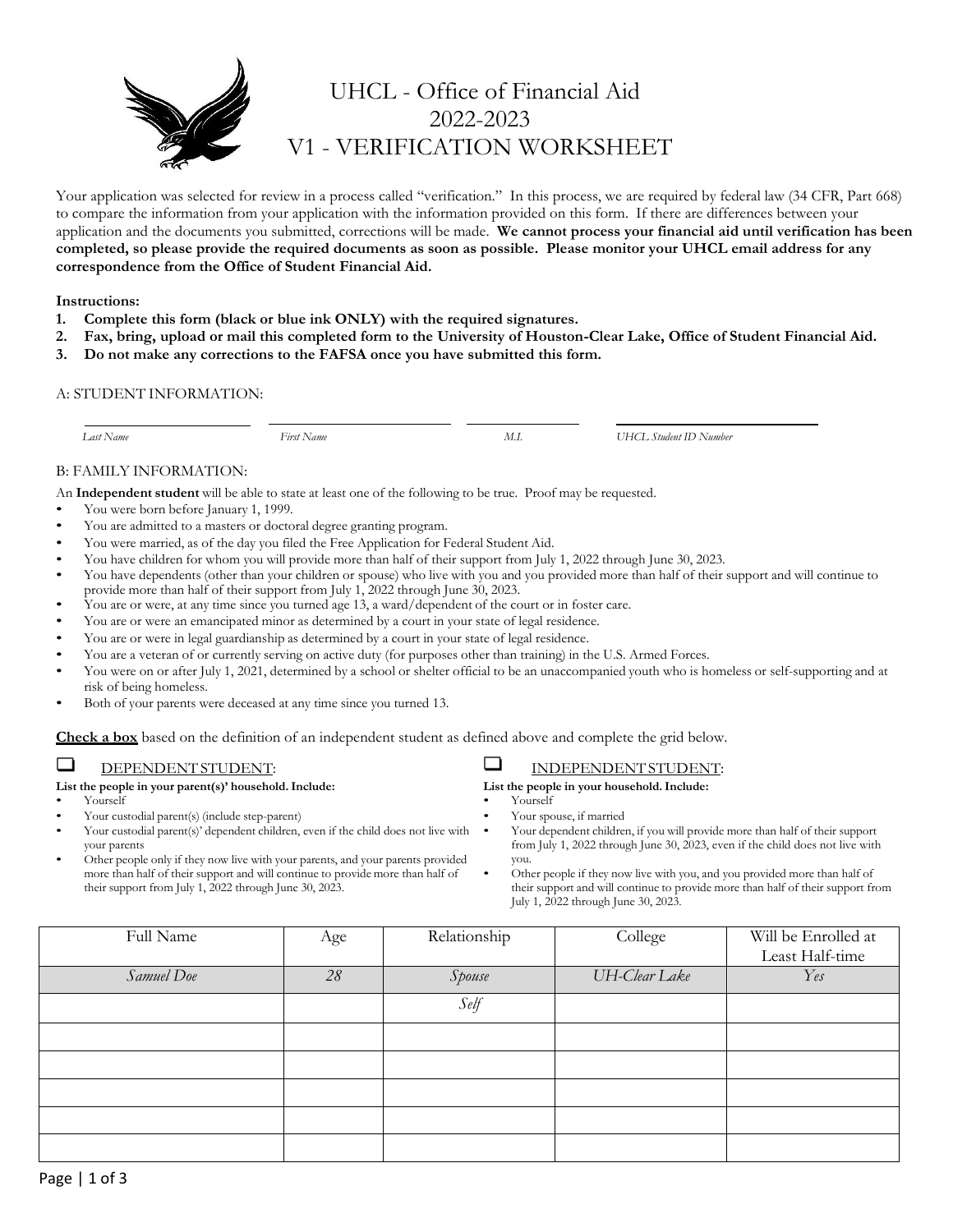# C: STUDENT FEDERAL TAX RETURN and INCOME INFORMATION:

The best way to verify income is by using the IRS Data Retrieval Tool (DRT) on the FAFSA. If you have not already utilized this tool, please visit FAFSA.ed.gov, log in to the 2022-2023 FAFSA record, select "Make FAFSA Corrections," and navigate to the Financial Information section of the form. From there, follow the instructions to determine if you are eligible to use the IRS DRT to transfer 2020 IRS income tax information into the FAFSA. After uploading tax data, please be sure to sign and resubmit the FAFSA.

Alternatively, you may request a 2020 Federal Tax Return Transcript directly from the IRS –not a photocopy of your tax return. To obtain an IRS tax return transcript, go to [www.IRS.gov](http://www.irs.gov/) and click on the "Get a Tax Transcript" link, or call 1- 800-908-9946. Make sure to request the "IRS tax return transcript" and not the "IRS tax account transcript." You will need your Social Security Number, date of birth, and the address on file with the IRS (normally this will be the address used when the 2020 IRS tax return was filed).

# **IMPORTANT: Please read each statement and complete the section depending on which is most accurate. These questions pertain to the student only.**

| <b>Student 2020 Tax Information</b>                                                                                                                                                                                                                                                                                                                                                        |
|--------------------------------------------------------------------------------------------------------------------------------------------------------------------------------------------------------------------------------------------------------------------------------------------------------------------------------------------------------------------------------------------|
| I have successfully used the FAFSA's IRS Data Retrieval Tool to load and submit my income<br>information onto the FAFSA.                                                                                                                                                                                                                                                                   |
| I have not yet, but will use the FAFSA's DRT to transfer my income information onto the FAFSA<br>(I understand that the verification process cannot be completed until this information is received)                                                                                                                                                                                       |
| I am unable or chose not to use the FAFSA's DRT to transfer my income information. I have either<br>attached a copy of my Tax Return Transcript here, or I will request a copy of a Tax Return Transcript<br>to be mailed to me and will then forward it to my Financial Aid Office (I understand that the<br>verification process cannot be completed until this information is received) |
| I filed an Amended IRS Income Tax Return, I was Granted a Filing Extension by the IRS, I was a<br>victim of IRS Identity Theft, or I filed a Non-IRS Income Tax Return. I will contact the Financial Aid<br>Office for detailed instructions on how to complete verification                                                                                                               |
| I did not and am not required to file a 2020 Federal Tax Return. Complete and submit a Student<br>Non-Filer Form available at: https://www.uhcl.edu/costs-aid/forms-resources/                                                                                                                                                                                                             |



If you are an Independent student, **STOP** here and proceed to section **E**. If you are a Dependent student, proceed to section **D**